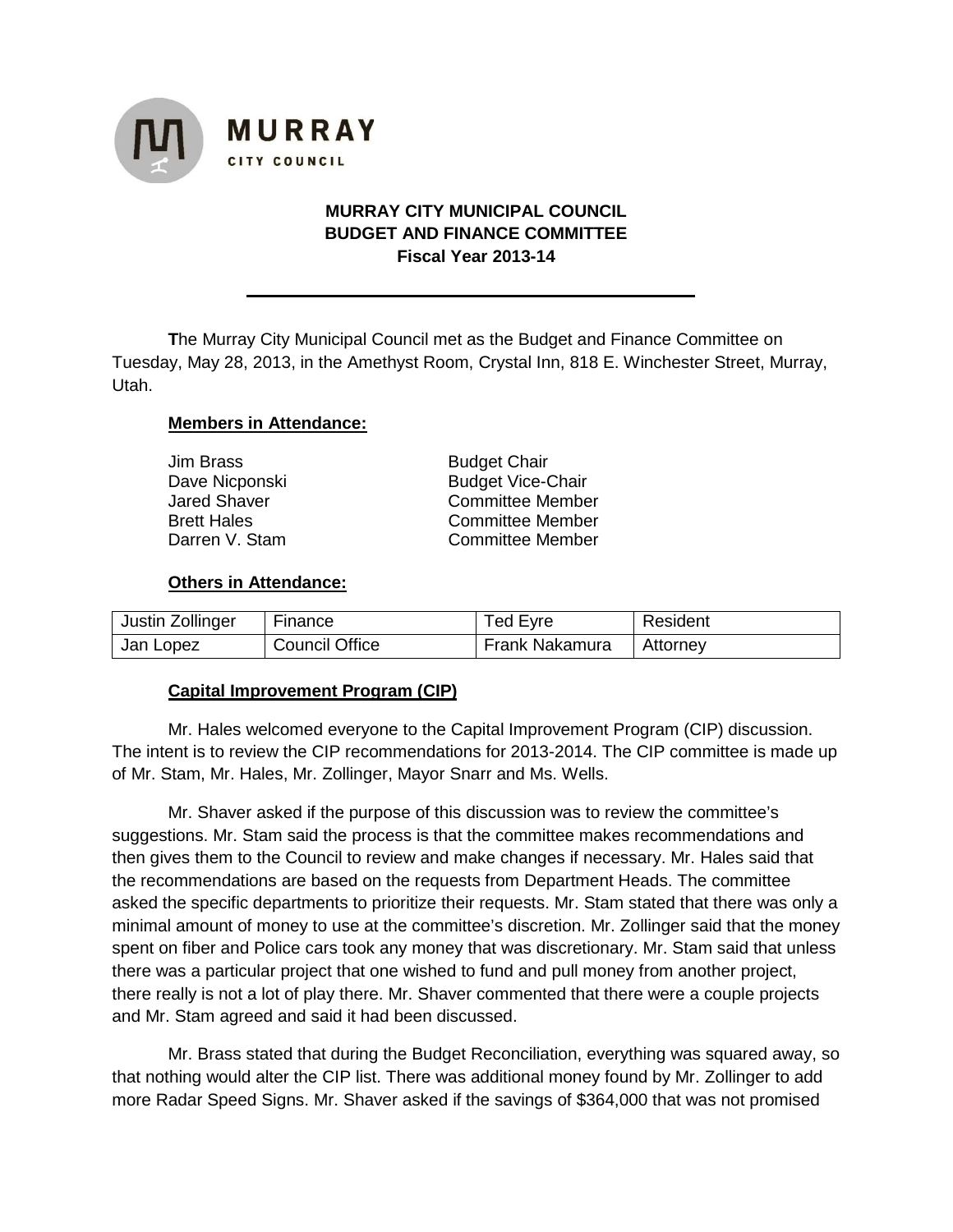for fiber would affect the CIP recommendations. Mr. Zollinger answered that it would not, because that money was coming from the reserves in the General Fund. Mr. Brass said he would prefer the \$364,000 to go back into reserves. Mr. Zollinger said the money is still there.

Mr. Shaver asked if the process for handling computers had been compared to the handling of the Fire safety equipment. He asked if the breathing apparatus equipment and turnout gear for the Fire Department was going to remain in the CIP fund. Mr. Brass said he feels strongly that life-saving equipment should not be subject to the whim of the committee. Although, the City is going to have a new administration in six months and will come up with a new budget. Mr. Shaver asked if the Fire Department budget should have the breathing apparatus in their budget, similar to the way computers are budgeted.

Mr. Brass said the Council could make that direction and appropriate funds for that specific gear. Mr. Shaver asked if the Fire Department budget needed to be increased by approximately \$36,000 to cover the purchase of the breathing apparatus. It would then be on rotation to purchase some every year. Mr. Shaver asked if that amount could be taken from reserves and moved to the Fire Department budget. Mr. Brass said that by law, equipment in the Fire Department has to be visually inspected and tested every year. Ultimately, the tanks get to a certain age and need to be replaced.

Mr. Brass said his primary concern is turn-out gear for the Fire Department. Mr. Shaver said there are 12 units of turnout gear listed on the CIP list. He recommended those also be moved to the General Fund for the Fire Department, and make them an ongoing expense. Mr. Stam clarified that reserve money would be used this one time in order to balance the budget. Mr. Zollinger said that he wouldn't recommend using reserves for ongoing expenses. Mr. Stam said he understands, but the money needs to come from somewhere this year only to balance the budget. Mr. Brass suggested leaving it for this year, and put it on the Intent Document to move it to the Fire Department budget moving forward.

Mr. Stam asked about police handguns, and what budget they belong in. Mr. Zollinger replied that they are in the regular Police Department budget. Mr. Stam said this should be the same thing. Mr. Shaver asked if the committee should look at the items listed on the CIP list and possibly see which items could be put on the Intent Document to be moved later. Mr. Brass said that the language in the Intent Document could say that life-saving equipment should not be on the CIP list. Mr. Hales asked Mr. Shaver if there were some items in particular that he would like to discuss. Mr. Shaver replied that the two items discussed were on his list; the breathing apparatus and the turn-out gear. This year they would be funded from the CIP budget but the Intent Document would state that those items would be moved to the regular budgets thereafter.

Mr. Brass replied that after making a quick scan, he didn't see any other life-saving equipment listed.

Mr. Stam said that the committee tried to have the philosophy of putting as much money into roads as possible. This was due to the Class C funds the City would receive, providing that the City matches the funds. The CIP discussions this year went much faster and easier than the previous year, simply because departments were able to choose what they wanted. He said the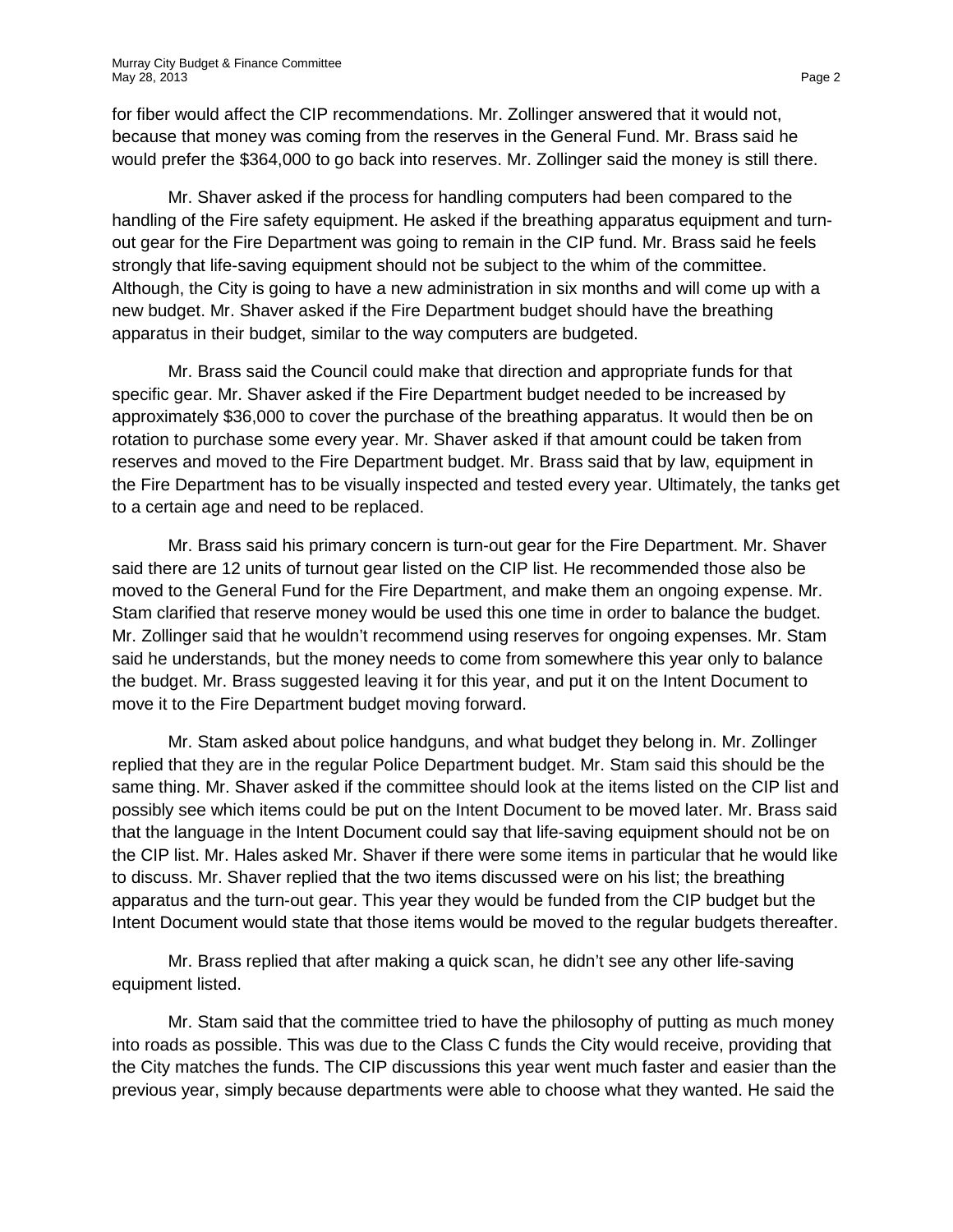incentive of giving the departments money back, made a big difference in the attitudes of how to proceed.

Mr. Hales asked for any more questions on the CIP discussion.

# **Budget Intent Document**

### Personnel

Mr. Brass stated that everyone should have had the opportunity to review the Council Intent Document. This document will state for the record the intentions for the upcoming year.

It was decided to go with the Mayor's recommendation for employee compensation, with the thought of reviewing it again mid-year. The Wasatch Compensation Survey is included in the Intent Document also.

# Health Insurance Coverage

Mr. Shaver asked about the health insurance coverage. He clarified that Mr. Terry stated that the insurance and the opt-out were two separate things and should be looked at as such. Should the opt-out option be part if this discussion or just left alone, he asked. Mr. Brass said that there wasn't enough information to make a decision on the opt-out option. Mr. Nicponski said it had been suggested that the opt-out should be offered to all of the employees, and the problem with that is the timing of Open Enrollment.

Mr. Brass said that Mr. Terry noted all changes need to be done during Open Enrollment, with the exception of new hires or newly elected officials, if applicable. There are also certain life changing events that allow for changes mid-year. Life changing events include the loss of insurance for reasons other than choice. For example, a job change for the individual or the spouse, or marriage for dependents would qualify as a life changing event.

Mr. Stam said it was recommended that the opt-out option be made available to all employees; it could be done first for the Council and then reviewed for the entire City for the following year. Mr. Hales said he is uncomfortable having the Council receive the opt-out option, but not all of the employees. Mr. Nicponski agreed that it may be a problem.

Mr. Brass said the difference is that the health insurance is a benefit offered to all qualified employees, and the Council has been qualified for a very long time also. The opt-out is a whole different game. Mr. Nicponski said he believes the opt-out might be better for the following year. Mr. Brass stated that the philosophical discussion is whether the Council takes the benefit of insurance or not. His concern is that everyone should have health insurance without concerns; and it is a benefit that is available. He is personally still looking at the comparisons between his existing health insurance, and is unsure whether or not he would take it. Mr. Hales said the decision needs to be made as a group; he is unsure of whether he would take it also.

Mr. Nicponski said he liked the idea of putting the opt-out on the Intent Document for next year.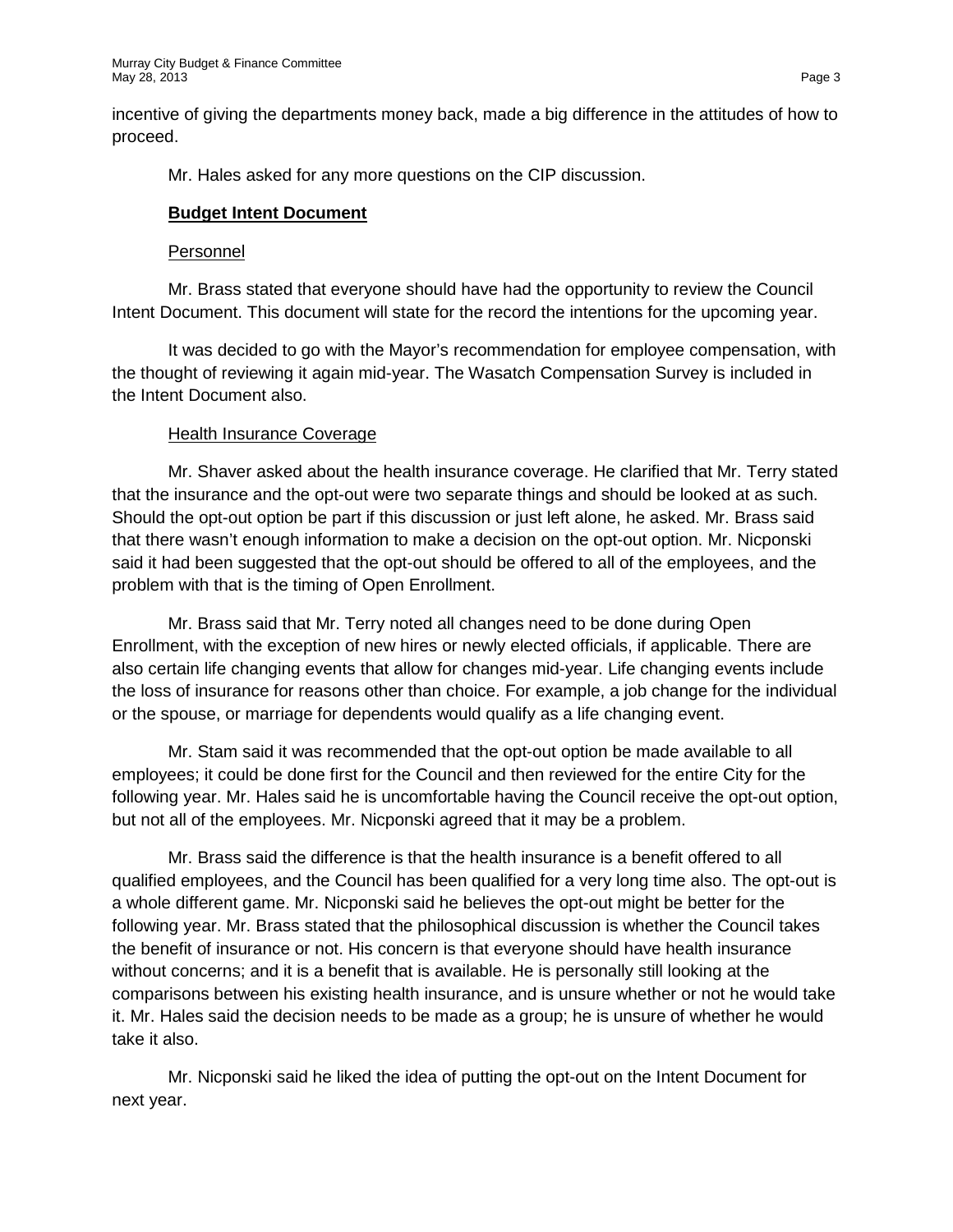Mr. Shaver clarified that the existing Mayor has the insurance; the language should be health insurance coverage for all elected officials. Mr. Stam said the language also states that the City has provided health insurance benefits for full time employees for many years; it also provides insurance to many part-time employees. Mr. Zollinger said there are five part-time positions that qualify for health insurance benefits. Mr. Nakamura said that is one of the corrections that he had made on the document, changing it to "qualified employees", instead of only full-time. The classification of regular part-time employees are employees qualified to receive insurance. That is important because the Council has the regular part-time status in the City. Mr. Nakamura suggested the language be changed to "Council Members", instead of "Elected officials". The Mayor is considered a full-time employee, so is automatically qualified. Mr. Brass said that he doesn't think a benefit should be political. Mr. Shaver said that the previous language stated "all elected officials", which would have included Council Members also. Mr. Brass said that other Council Members, including the County receive insurance.

Mr. Stam asked if there was a difference between health insurance and life insurance. Mr. Zollinger said that a qualified employee receives \$40,000 automatic life insurance. He believes they are two separate things. Mr. Stam asked if the Council Members receive the life insurance. Mr. Zollinger said that life insurance benefits are a question for Mr. Terry. Mr. Brass said that is something to be looked at also, and that language needs to be added to the Intent Document before the budget is adopted. Mr. Shaver said the information on life insurance is included in the benefit package they recently received.

Mr. Brass said that to include in the Intent Document language that the Council intends to look at the opt-out option for next year. Ms. Lopez stated that the decisions made tonight by the Council would be incorporated into the Intent Document; as well as some editorial changes that Mr. Nakamura suggested, and she would then send the document to everybody.

#### Murray Fiber

Ms. Lopez noted a change in the last sentence, adding "beyond the City's contractual obligations" where funding for these agencies is discussed.

Mr. Brass agrees that the City should be looking for alternatives.

# Murray School District Funding

Mr. Zollinger commented on the agreement that the City made with the School District in the amount of \$200,000 to help with the auditorium. The School District has said that more than likely an agreement would not be completed before the end of this fiscal year. He asked if the Council would like to roll that over to next year's Intent Document. Mr. Brass stated that he would roll that money into the CIP fund for that specific item. Mr. Zollinger said it was coming from the reserves of the General Fund. Mr. Shaver asked about the agreement. Mr. Nakamura said a meeting was scheduled the following day with the Superintendent. He didn't know what the issues were with the agreement. Mr. Shaver clarified that the School District is hesitant with the agreement. Mr. Nakamura said the agreement was prepared with the desired changes but the School District has yet to sign the agreement. Mr. Brass said if an agreement isn't reached, then the money should be taken out of the budget; if there is the potential of reaching an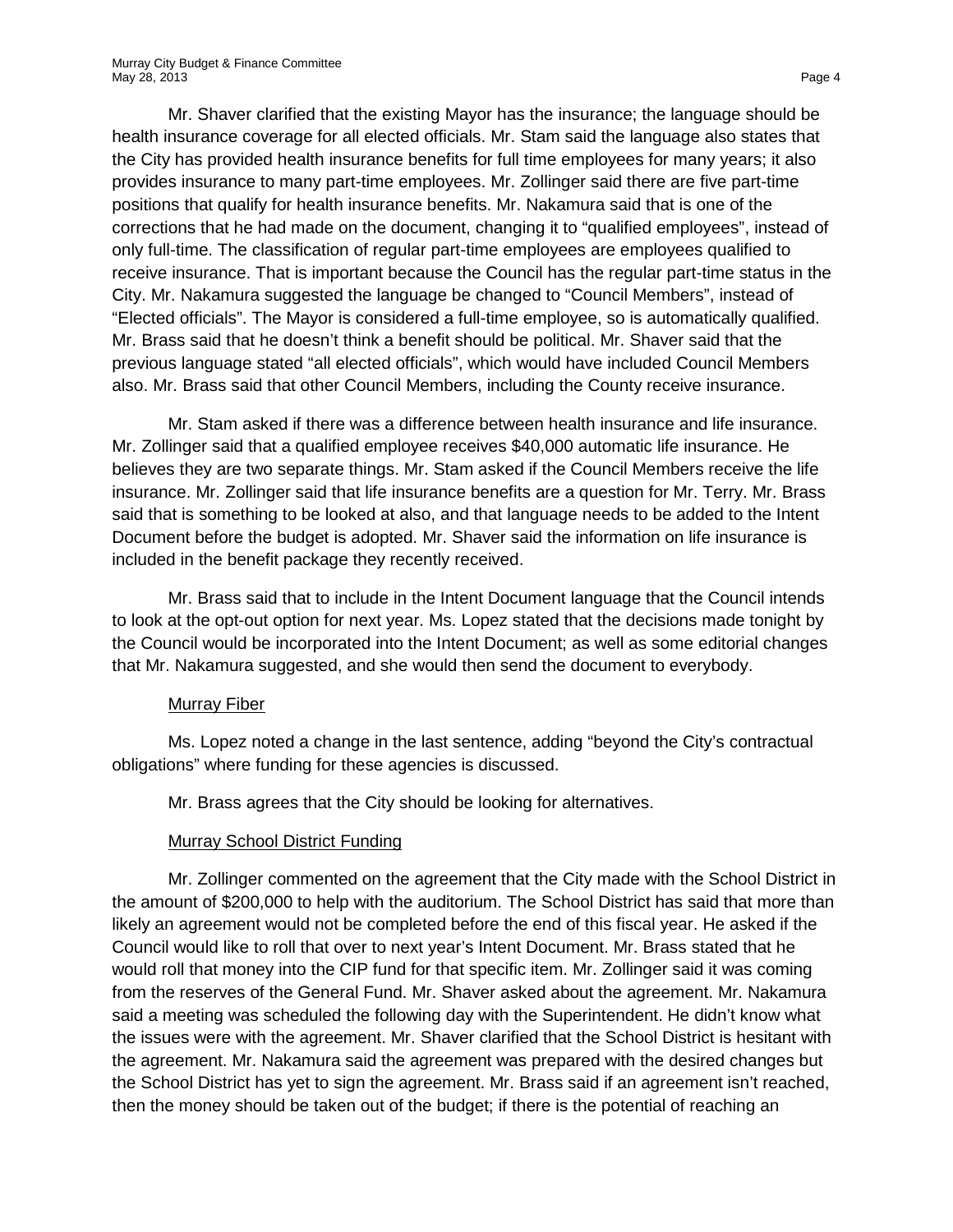agreement, then it could be rolled over to next year. Mr. Zollinger stated that it could be put in the budget this year, and used in the following year. Mr. Brass clarified that it is currently a line item in this year's budget. Mr. Zollinger stated that was correct for the 2012-2013 budget, but not for 2013-2014. Mr. Shaver commented that the money doesn't have to be spent if there is not an agreement. Mr. Stam asked if there could be a budget opening and move it to the next year. Mr. Zollinger said if the City knows before June  $19<sup>th</sup>$  it could be put in the budget for the next year. Mr. Nakamura said the problem is if it has to go back before the Board again. Mr. Shaver said that if the money is in the budget, it doesn't have to be spent. If an agreement isn't reached, then the money could always be rolled over to the next year. Mr. Brass commented that if the School District doesn't want to live by the agreement, then the City is free to spend the money somewhere else. He suggested leaving the money in the budget for now. Mr. Shaver doesn't believe it needs to be part of the Intent Document, since it is already in the budget.

### Department Budget Savings

Mr. Stam asked about the Department budget savings and if the Legislature approved raising the General Fund Reserves to 25%. He commented that it states that next year it is listed as the City giving back 75% after the City gets the 18%. Should the City increase reserves to 19% this year, slowly increasing until reaching 25%, he asked. He commented that the Legislature just increased the reserve amount to 25%. It was discussed that the City should graduate that number to 25%, and the Intent Document states it as 18%. He suggested picking a level to increase to at this time, slowing building the reserves up to 25%. Ms. Lopez asked Mr. Zollinger what 1% would amount to. He answered that it depends on the revenue. Mr. Stam commented that the revenue may increase 1% to 2%, and the City would still have an increase in the General Fund. Mr. Zollinger stated that total revenue is \$38.8 million, and 1% of that would be about \$388,000. It was discussed that it is a lot of money to take out of the CIP budget, for example. Mr. Hales asked Mr. Zollinger if he felt comfortable with the 18% reserve amount. Mr. Zollinger said reserves are important and feels that a good level is essential. Mr. Brass commented that if the City had started putting in 1% every year for the last ten years, there would be a New City Hall. It needs to be initiated at some point. Mr. Shaver agrees, even though it would be hard to take it from the CIP Fund. Mr. Brass noted that the downside of that is there are \$30 million of roads that need repair, and that money keeps decreasing. There needs to be a balance. Mr. Shaver asked if the City should put it in the Intent Document that the City increases the reserves by a certain percentage every year, that way a future Council would be held to that obligation also.

Mr. Shaver believes that a lot of the money for projects in the CIP would disappear, once the project is completed and the money goes elsewhere. He suggests raising the reserves to 19%, even though it would make a difference to the departments. If the revenue increases to \$39 million or \$40 million, then there would be extra money that could be used for the CIP projects. Mr. Stam noted that the other part of this discussion, is whether or not to phase down the 75% over the next few years. Mr. Shaver commented that he would not be in favor of that. He believes that if the departments are saving money, it would be best to give some back to them, as best as they can.

Mr. Nicponski commented that the money would still be in reserves, and wouldn't be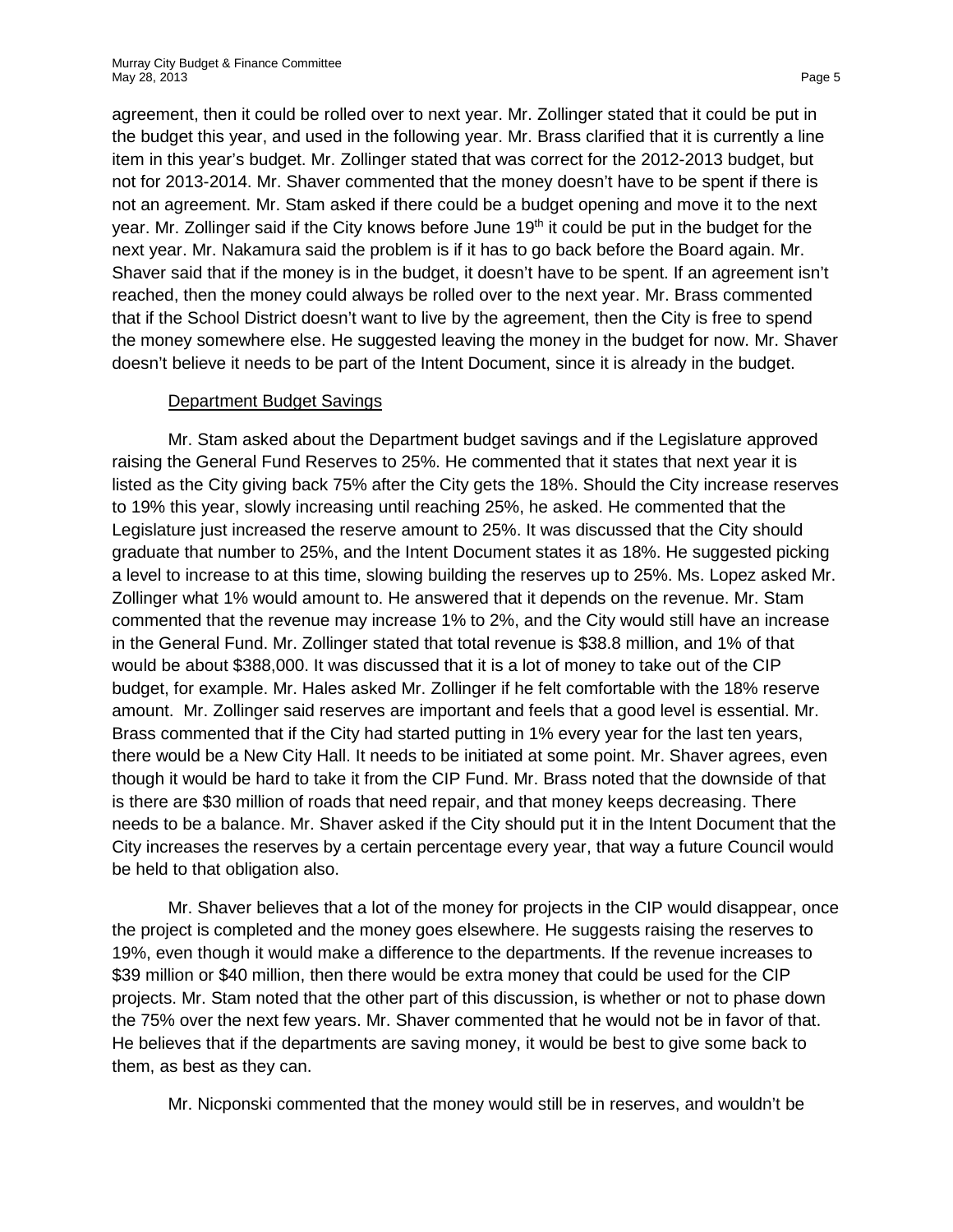gone. Mr. Shaver said it creates a mindset for the Department heads as an incentive to be wise with their budget. Mr. Brass suggested giving it a shot and building up the reserve to 19%. Mr. Zollinger stated that if the language said to build the reserve up to 19% with positive revenue variances, and not from the departments, then they wouldn't see anything. There could be two victories; with the departments still receiving 75% of their budget savings, and the other would be coming from higher revenue than was budgeted.

Mr. Brass said it could be in the Intent Document as being the intent to raise the reserves to 19%, using various sources. Mr. Nakamura said that paragraph isn't telling him that the City is going to have a 19% reserve, but that is the line of which the savings would be taken. He said that to set a reserve of 19% is a whole different animal, which causes a predicament. Mr. Stam said that it states that their allocation is after the General Fund reaches 19%, and if that level is not reached then the departments don't receive the full 75%. Mr. Nakamura said that it is tricky if it states that the 19% level of reserves must be maintained. Mr. Stam asked if there should be any other intent included as to the increasing of it over the years. Mr. Shaver said that Mr. Nakamura has pointed out that the City can establish a 19% reserve forecast for the year, and it shouldn't affect the 75%. He doesn't want to discourage the departments from saving money. The goal of the City to increase the reserve to 19% should be a separate issue. Mr. Brass reiterated that the Council would like to see an increase in the reserves from 18% to 19%, using whatever sources possible. It could be stated that this Council would like future Councils to reach the 25% level. Mr. Brass said at some point higher reserves won't make sense if roads needs repair, or if taxes are increasing. Mr. Shaver said that it wouldn't be locking the Council into a higher percentage for reserves, only if the opportunity to increase it is there. Mr. Zollinger said it would be a subject up for debate, whether or not to increase taxes if there is a healthy reserve. Mr. Brass said the difference between an 18% reserve and a 25% reserve is substantial. Mr. Zollinger said that a City should not be in a bad financial position before taxes are raised. Mr. Brass commented that a positive trend is starting to be seen. There will come a time when taxes need to be raised; it is unavoidable. Mr. Nicponski said that with the visible growth, the City doesn't need to think about raising taxes at this point.

# Public Infrastructure Funding

Mr. Brass asked if there were any questions on the paragraph. This was essentially Mr. Tingey's suggested \$50,000 allocation to help business enhancement. Mr. Nakamura asked if the involved committee was identified. Mr. Nicponski replied that it was identified as the Business Enhancement Committee. Mr. Brass said that the committee is in the process of being created.

# Capital Improvement Program

Mr. Brass said that the CIP program had been previously discussed.

# Radar Speed Signs

Mr. Brass commented that the City had found an additional \$10,000 for increased Radar Speed Signs. The intent is to have the Council and the Traffic Safety Committee to determine the locations. Mr. Shaver asked Ms. Lopez if she had a copy of that. Mr. Nicponski said it could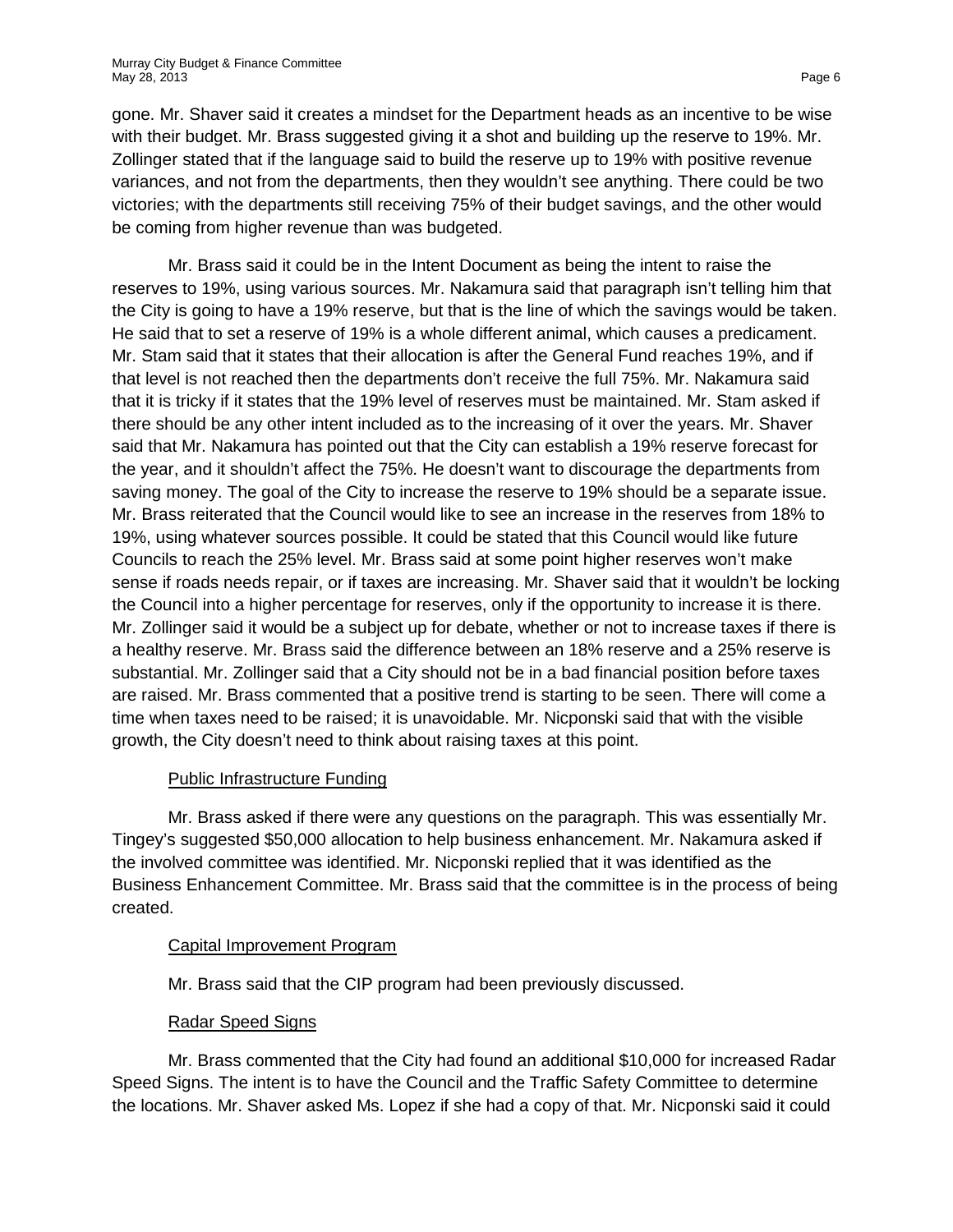be subject to Council review. Mr. Stam suggested having the Traffic Safety Committee come to a Committee of the Whole for discussion. That could be done after the budget is approved. Mr. Shaver suggested getting a list from them and comparing it to the Council list. Mr. Stam said theoretically every Council Member would have two signs for their District, unless decided otherwise. Mr. Nicponski said it should be reviewed in a Council Initiative Workshop.

#### Lobbyist

Mr. Nakamura asked if the Council would like any reference made to the Lobbyist or Grant Writer position. Ms. Lopez had some suggested language that reads, "The Council wants to retain a lobbyist to represent the City in the State Legislature Process. It is the intent of the Council to do a Request for Proposals, with established criteria, for a lobbyist. Funding for a lobbyist shall not exceed \$40,000." Mr. Shaver commented that he would like the paragraph to start off with the second sentence.

Mr. Shaver said his concern was the RFP (Request for Proposals). Mr. Nicponski asked about the mechanics of an RFP and if a sub-committee was appointed to select the winner. Mr. Shaver said that you could have a committee, but typically it is the Council Chair and Vice-Chair. They would do the interviews and bring it to the Council for a recommendation. Mr. Stam said his concern is that something similar would happen as it did with Ace Disposal. An RFP could come back and raise the amount to \$45,000, and currently the City has someone locked in at \$40,000. Ms. Lopez commented that it is a year to year contract so the lobbyist isn't locked in either way. Mr. Shaver said that is what an RFP is. Mr. Brass said if the numbers come back higher than the City wants to pay, then the City doesn't pay. Mr. Stam said the last couple of years, the lobbyist has been okay with the \$40,000. Once you go to an RFP, the door is opened for higher salaries. A salary of \$45,000 could still be lower than the other bids, but an increase in the existing salary. Mr. Shaver said that part of the challenge is that this position is so varied during different times of the year regarding the amount of work involved.

Mr. Shaver asked why the lobbyist isn't given a two year contract at \$40,000 per year, similar to the contracts with the audit companies. He likes the idea of a two year contract, and at the end of the two years, it is the City's option to move forward or not. Mr. Nicponski said that could be the reasoning used with the lobbyist to go to an RFP if the number of years is increased. Mr. Hales said he still feels like the idea of an RFP is the City's obligation to look around for the most qualified applicant. Mr. Hales also feels like the City position of Legislative Assistant, if that position is filled, should be more involved with the lobbyist. Mr. Shaver clarified that this person was not the Council's hire, the Council is simply providing the funds. It seems to be a better fit to him, if that relationship was developed over a couple of years. Mr. Brass stated that it could be put in the Intent Document that it was the City's intent to put out an RFP for a lobbyist position at \$40,000 per year. The language of the RFP could be decided in a Committee of the Whole meeting.

Mr. Stam said that the lobbyist was originally hired to work for the Council. Mr. Hales said that the Council pays his salary and he should be reporting back to the Council. Mr. Stam said that it was hoped that the lobbyist had some connection with the Council and the Administration both. There may have been some disconnect there. Mr. Brass said there needs